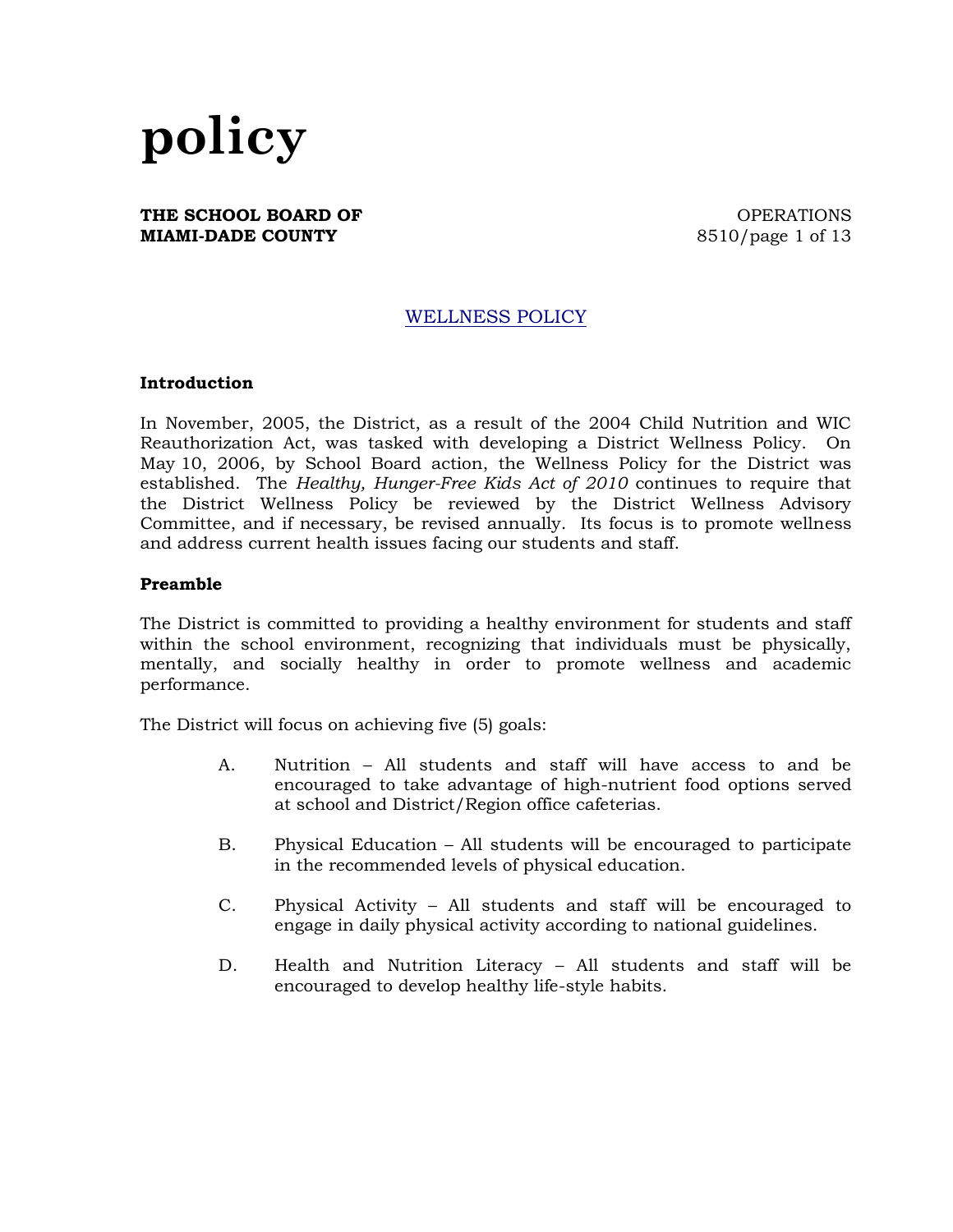**THE SCHOOL BOARD OF CONSUMING A SET OF SCHOOL BOARD OF MIAMI-DADE COUNTY** 8510/page 2 of 13

E. Preventive Healthcare – All students and staff will be encouraged to participate in preventive healthcare.

### **Nutrition**

District Policy: The District will make nutritious foods available on campus during the school day to promote student and staff health.

- A. The Department of Food and Nutrition will serve the following: foods that are a good source of fiber, free of added trans fat, low in added fats, sugar, and sodium, respectful of cultural diversity, and served in appropriate portion sizes consistent with United States Department of Agriculture standards. Meals will include plant-based food options and a vegetarian choice daily.
- B. All food sold on campus beginning one (1) hour before the start of the school day and up until one (1) hour after dismissal of the final class of the day must meet the *Rule on Food and Beverages Sold on Campus and in Vending Machines District-Wide*. (Appendix A)
- C. The Department of Food and Nutrition will pursue partnerships with local and regional farms to facilitate a Farm-to-School program.
- D. Meals served within the Federally reimbursable meal program will be designed to feature fresh fruits and vegetables from local sources to the greatest extent possible.
- E. The District will encourage parents and teachers to have healthy celebrations at school. Ideas and suggestions can be found at http://nutrition.dadeschools.net. When a list is sent home requesting donations for a celebration, it should include plain water and at least one (1) healthy option.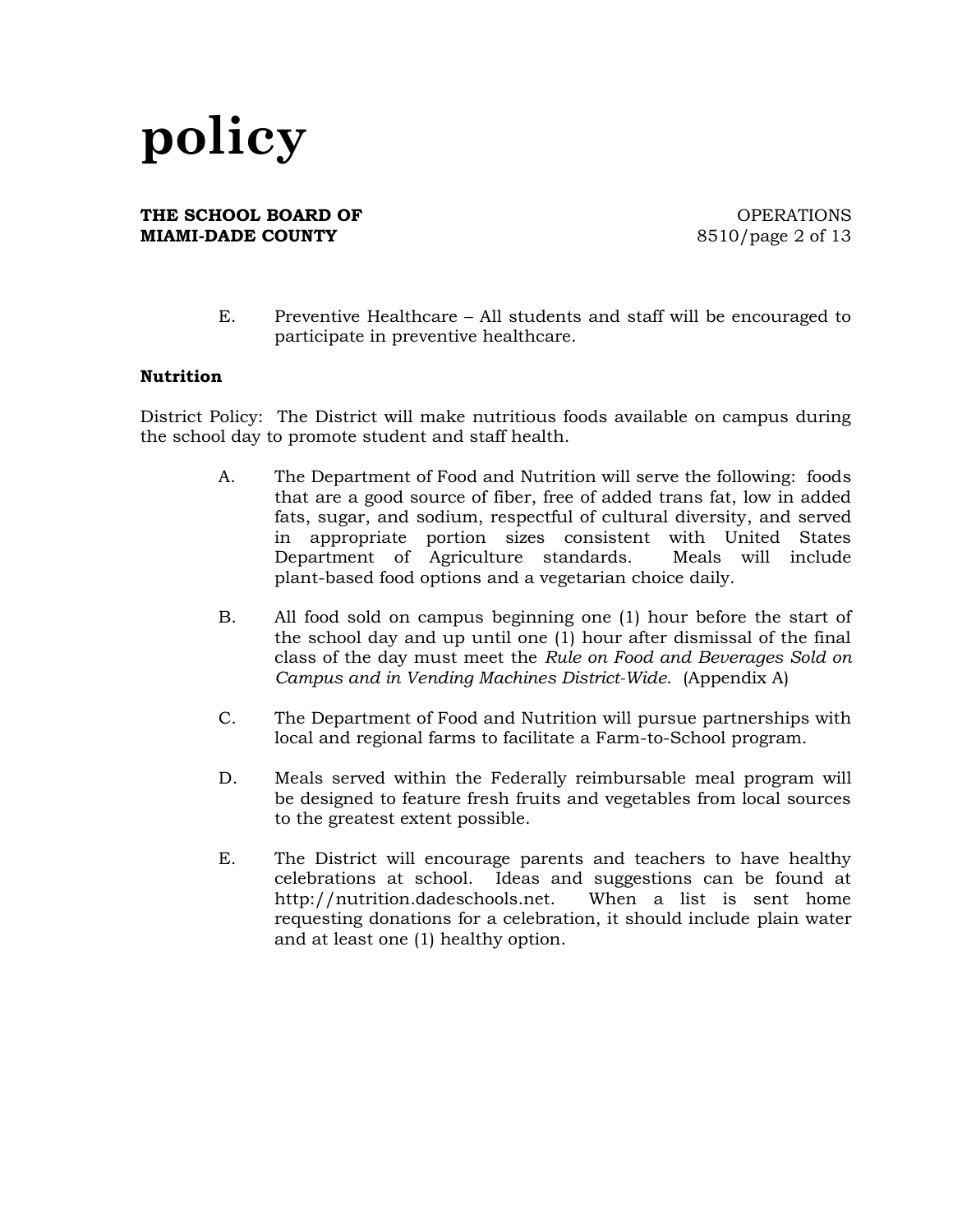### **THE SCHOOL BOARD OF CONSUMING A SET OF SCHOOL BOARD OF MIAMI-DADE COUNTY** 8510/page 3 of 13

F. Fundraisers that occur on campus, beginning one (1) hour before the start of the school day and up until one (1) hour after dismissal of the final class of the day must comply with the *Rule on Food and Beverages Sold on Campus and in Vending Machines District-Wide*. The District will assist parents and staff in planning healthy fundraisers by providing suggestions which can be found at http://nutrition.dadeschools.net.

### **Physical Education**

District Policy: The District will provide evidence-based physical education programs to enable students to develop healthy lifetime habits conducive to cardiovascular conditioning, flexibility, coordination, balance, and strength.

- A. Elementary Physical Education, grades K–1: 150 minutes of weekly instruction in physical education provided by the homeroom teacher is required.
- B. Elementary Physical Education, grades 2-5: 150 minutes of weekly instruction in physical education by a physical education teacher is required.
- C. Middle School Physical Education, grades 6 8: A minimum of one (1) semester of physical education in each of the three (3) years is required for all students, unless a waiver is submitted at the time of subject selection each year. Students will be encouraged to take physical education for the entire year in order to develop and maintain maximum health benefits.
- D. Senior High School Physical Education, grades 9–12: A minimum of one (1) credit of physical education in senior high school is required. One (1) semester must be Personal Fitness while the second semester may be any physical education course offered by the District with the approved State course codes.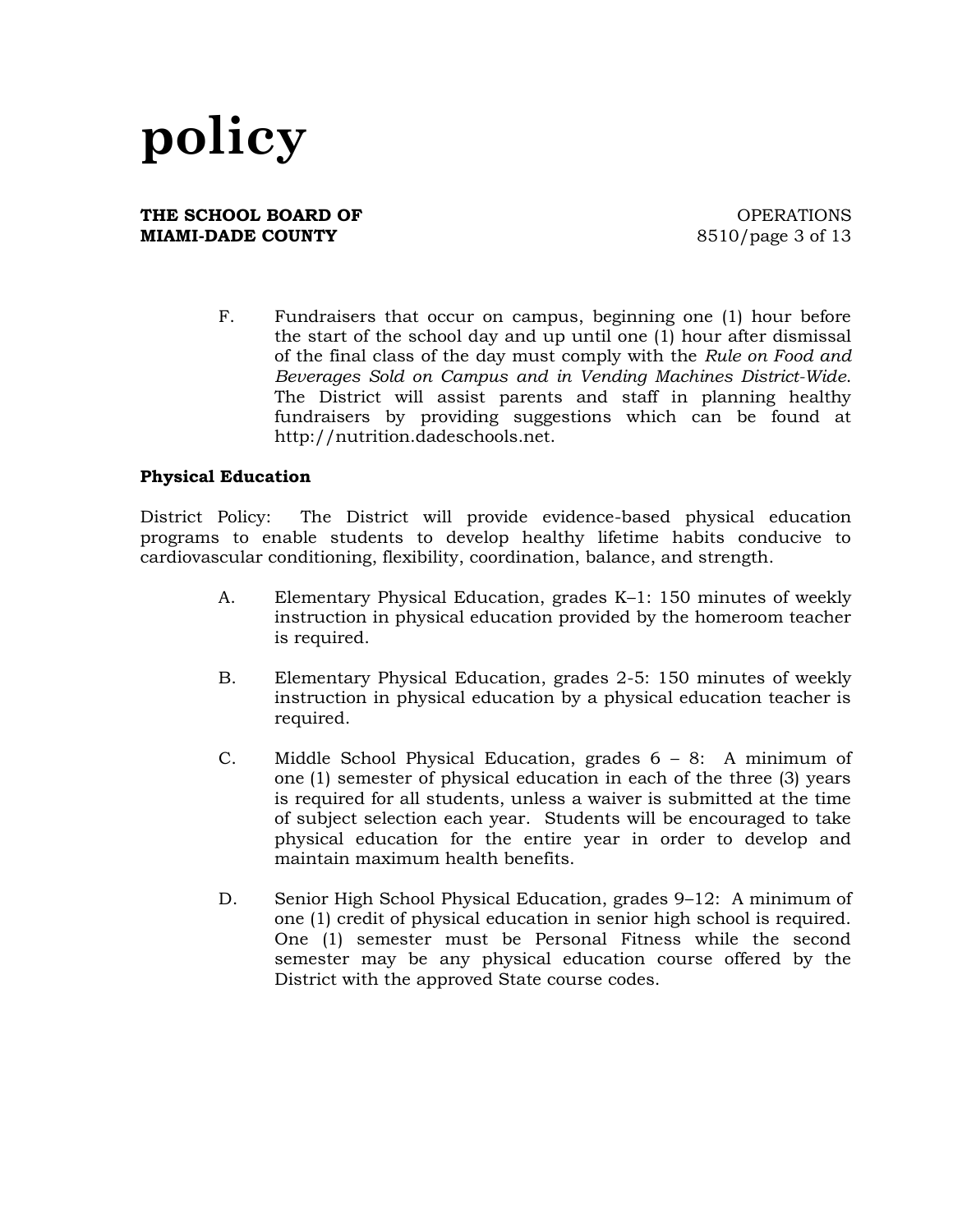### **THE SCHOOL BOARD OF CONSUMING A SET OF SCHOOL BOARD OF MIAMI-DADE COUNTY** 8510/page 4 of 13

If additional periods are added to the current six (6) period day in senior high schools, then physical education requirements may be increased.

- E. Physical education will be taught by a certified physical education specialist and will be an essential part of every school's instructional program, subject to the differing abilities of students. The program will stress the importance of physical fitness, healthy life-styles, and fairness and respect for all students.
- F. Nutrition education is required to be taught through physical education in grades K-12.
- G. Physical education skills needed for enhancing health will include:
	- 1. comprehension of concepts related to health promotion, disease prevention, and reduction of health risk;
	- 2. ability to access valid health information;
	- 3. effective interpersonal communication skills;
	- 4. setting goals and making decisions;
	- 5. stress reduction;
	- 6. advocacy skills for personal, family and community health; and
	- 7. instruction will include the psychomotor skills used in hands-on CPR/AED training (middle and senior high school only).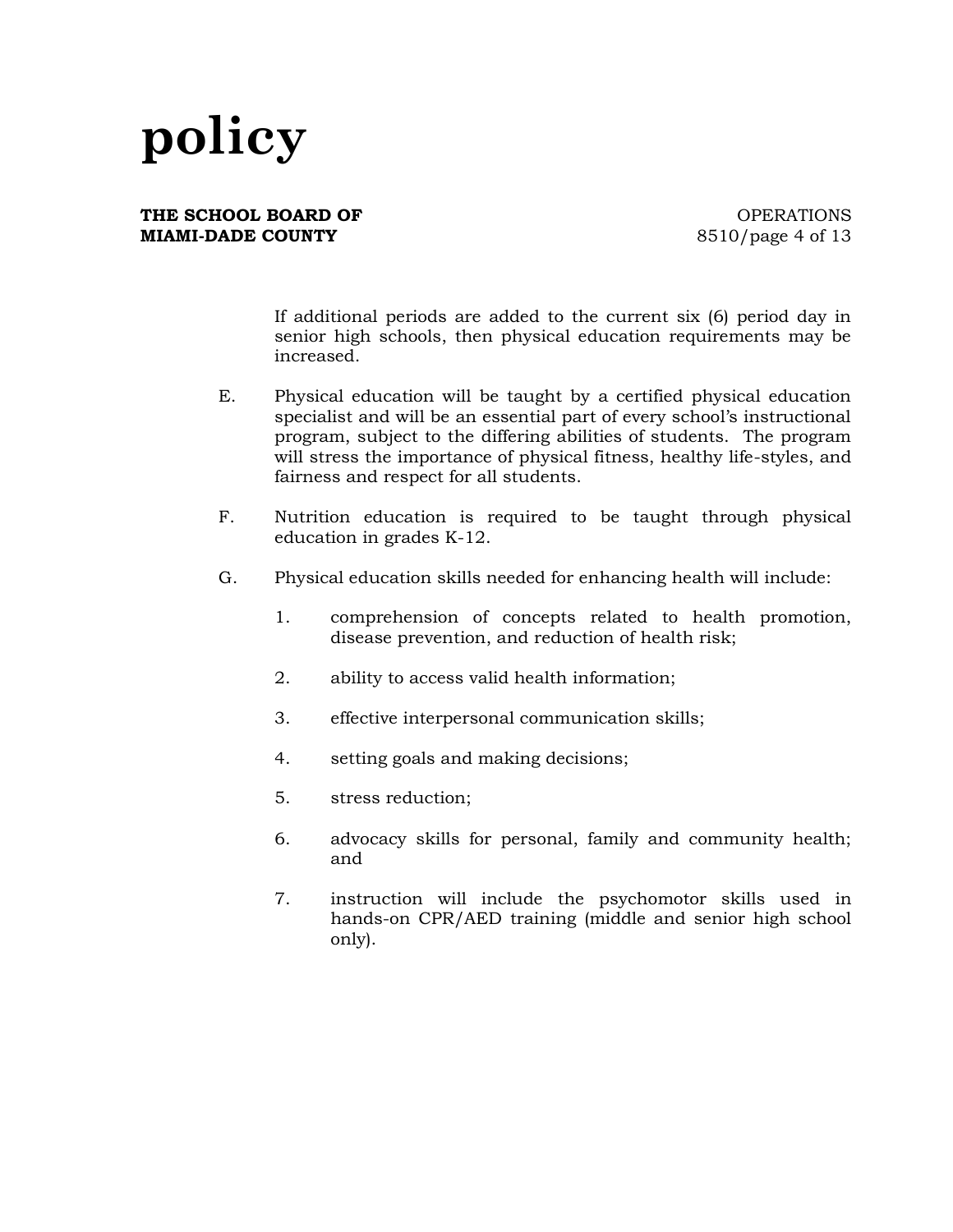### **THE SCHOOL BOARD OF CONSUMING A SET OF SCHOOL BOARD OF MIAMI-DADE COUNTY** 8510/page 5 of 13

### **Physical Activity**

District Policy: All students and staff will be encouraged to participate in the nationally recommended levels of a minimum of sixty (60) minutes or more per day of physical activity.

- A. Recess for students in grades PK-5 is required to take place five (5) times a week for twenty (20) consecutive minutes each time. Recess is defined as unstructured free play that is supervised by adults, but not directed by adults; it can include activities directed by adults as outlined in the District's *Recess Manual* available at http://pe.dadeschools.net/.
- B. School policies and practices support that physical activity and recess should not be withheld as punishment for students
- C. Students will be informed of the opportunity to participate in physical activity in after-school programs and school intramural programs.
- D. Staff will be encouraged to participate in at least thirty (30) minutes of physical activity daily. This will include a combination of cardiorespiratory activity, flexibility, and muscular strength and endurance.
- E. Staff will be informed of the opportunity to participate in physical activity in after-school programs and community events.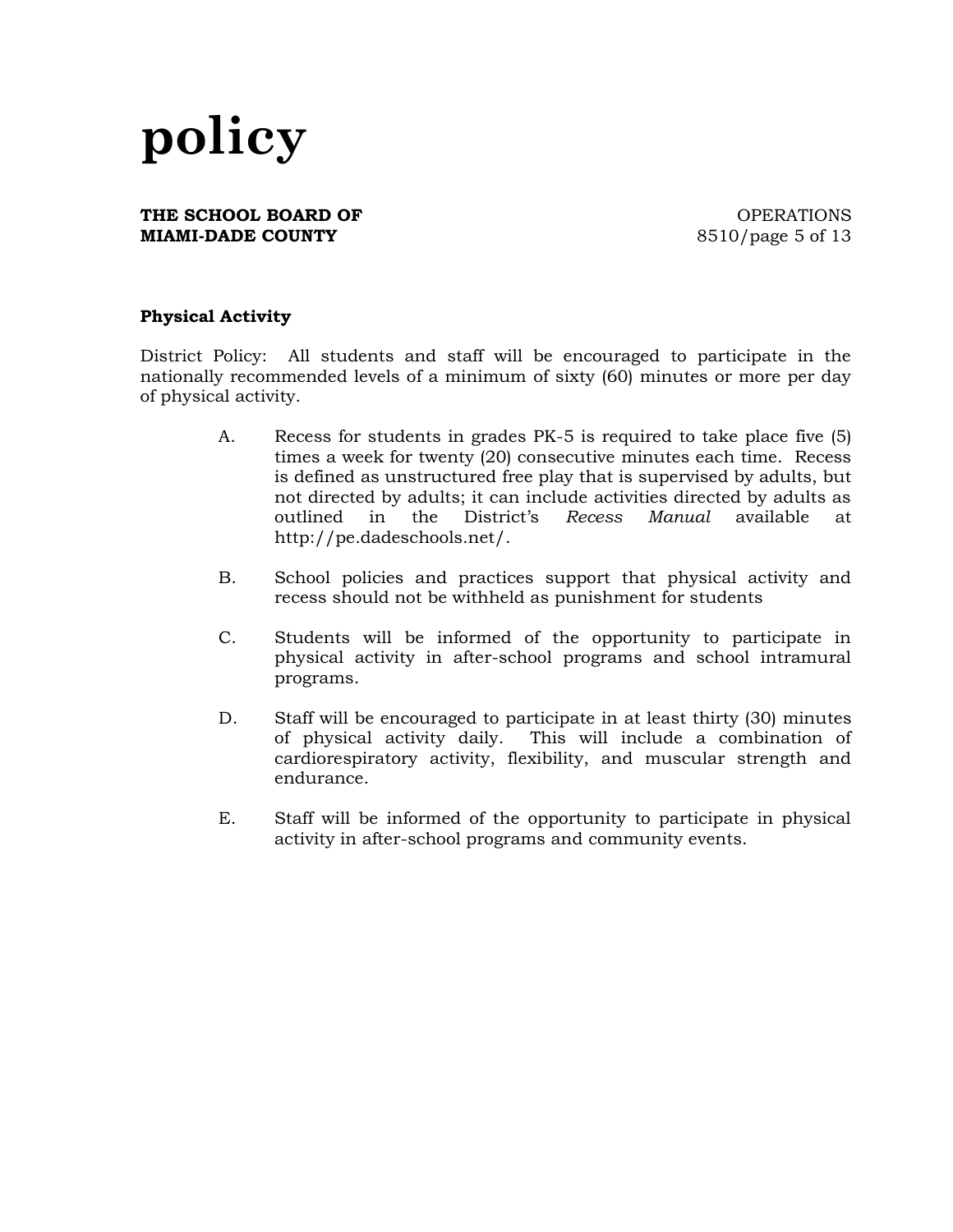### **THE SCHOOL BOARD OF CONSUMING A SET OF SCHOOL BOARD OF MIAMI-DADE COUNTY** 8510/page 6 of 13

### **Health and Nutrition**

District Policy: All students and staff will be encouraged to learn about the principles of nutrition and other competencies essential to making health-enhancing choices.

- A. Health literacy education will be incorporated into classroom instruction when applicable to include the following: comprehensive concepts on health-enhancing behaviors, risk factor reduction for life-style disease prevention, bullying and violence prevention, personal safety, identifying and managing stress, and sexual health and body image.
- B. Nutrition education will include lessons and experiential learning opportunities, such as edible gardens, that enhance health and take into account:
	- 1. emphasizing the importance of goal-setting and positive decision-making strategies that enhance health including those related to food intake and energy expenditure;
	- 2. analyzing the influence of culture, media and other factors on food choices and preferences in personal health practices including food preparation methods that enrich and challenge healthy living; and
	- 3. the development and care of edible gardens.
- C. Students will be taught to differentiate between marketing messages and substantive health information.
- D. Health literacy resources will be available to staff focusing on concepts of health enhancing behaviors, risk factor reduction for disease prevention, personal safety, and managing stress.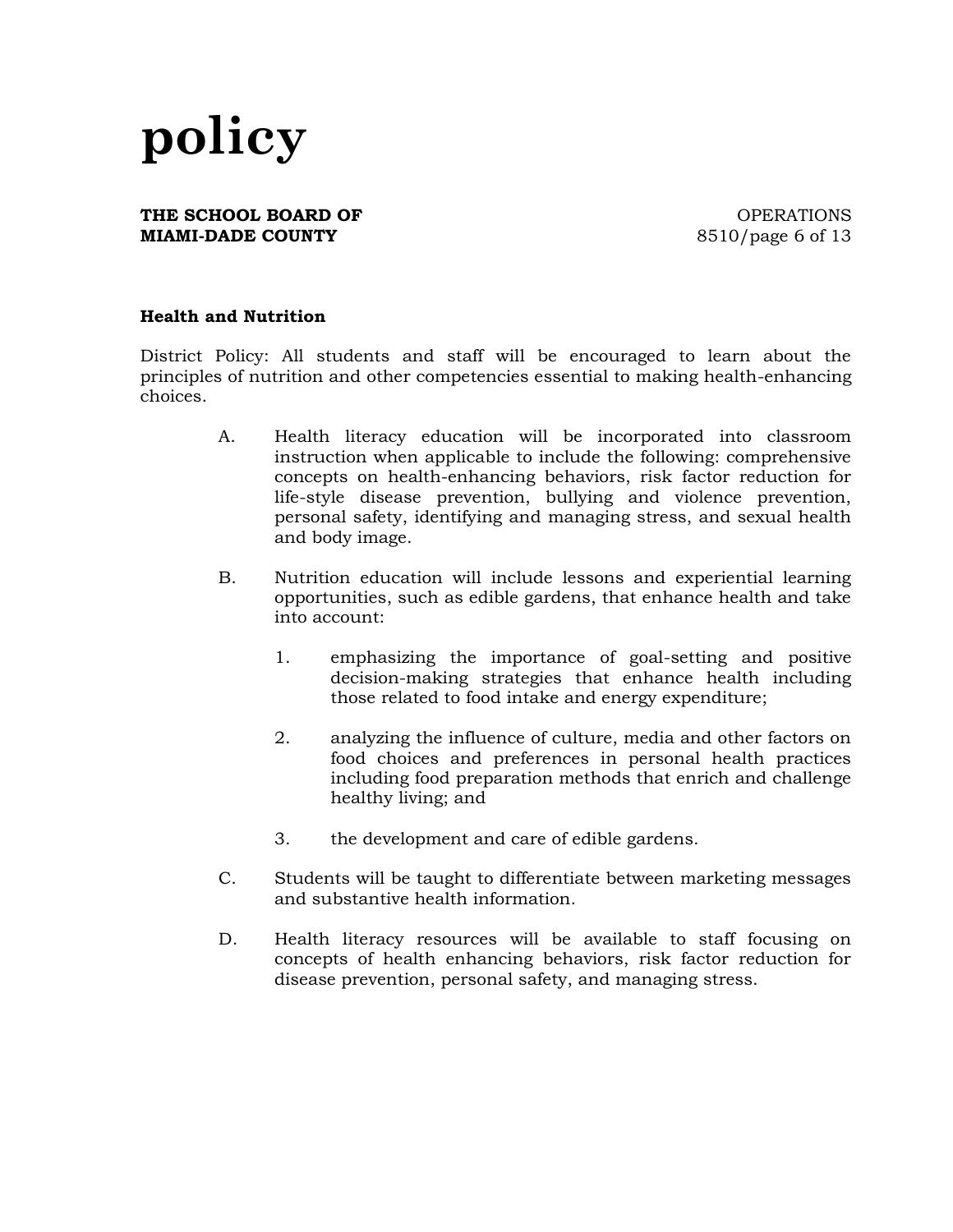### **THE SCHOOL BOARD OF CONSUMING A SET OF SCHOOL BOARD OF MIAMI-DADE COUNTY** 8510/page 7 of 13

- E. Nutrition resources that include learning opportunities which enhance health will be made available for staff.
- F. Healthy food choices and fresh food on school premises will be promoted by making relevant nutrition information available as close as possible to the point of choice.

### **Preventive Healthcare**

District Policy:All students and staff will be encouraged to participate in preventive healthcare that addresses physical, mental, social, and emotional wellness.

- A. Through *HealthConnect in our Schools*, a school-based health team will be provided to offer a coordinated spectrum of healthcare to students that is consistently available at select District schools, including but not limited to:
	- 1. coordinated professionally supervised school-based healthcare;
	- 2. expanded health screenings and assessments with access to follow-up care;
	- 3. mental and behavioral health services to identify and solve student health and educational issues;
	- 4. improved access to a regular primary care physician;
	- 5. assisting uninsured students in gaining access to primary health services;
	- 6. chronic disease management; and
	- 7. provision of school-specific health education classes.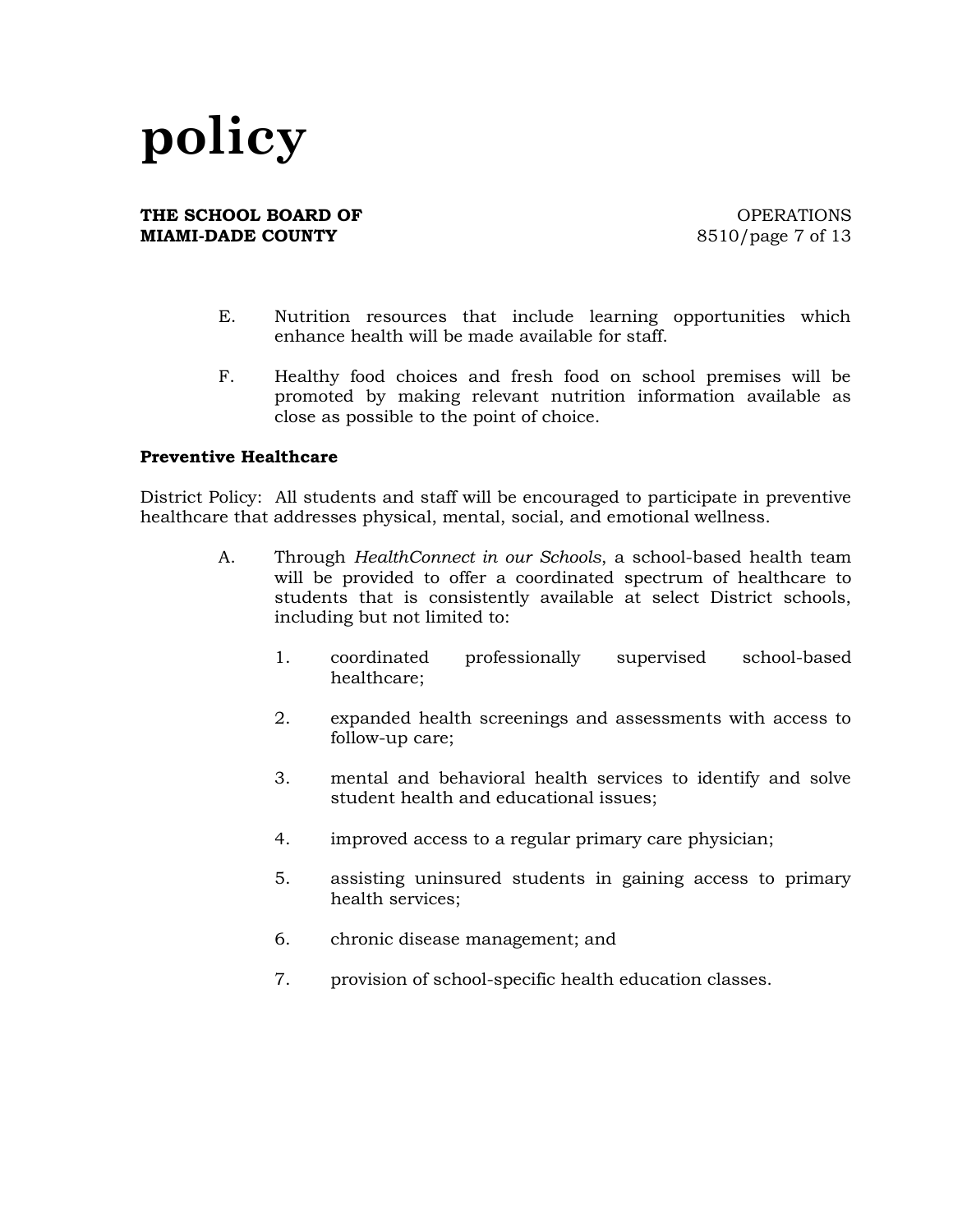#### **THE SCHOOL BOARD OF CONSUMING A SET OF SCHOOL BOARD OF MIAMI-DADE COUNTY** 8510/page 8 of 13

B. The Florida Department of Health in Miami-Dade County *School Health Program* will provide health services to students in accordance with Florida statutes, rules, regulations, and the local School Health Services Plan.

School health services provided will include, but are not limited to:

- 1. health appraisal;
- 2. records review;
- 3. nurse assessment;
- 4. nutrition assessment;
- 5. screenings: vision, hearing, scoliosis, and growth and development including Body Mass Index (BMI) referral and/or follow-up;
- 6. health and behavioral/mental health counseling;
- 7. referral and follow-up of suspected or confirmed health problems;
- 8. emergency health needs;
- 9. referral of students to appropriate health treatment;
- 10. consultation with a student's parent or guardian regarding the need for health attention by the family physician, dentist, or other specialist when definitive diagnosis or treatment is indicated;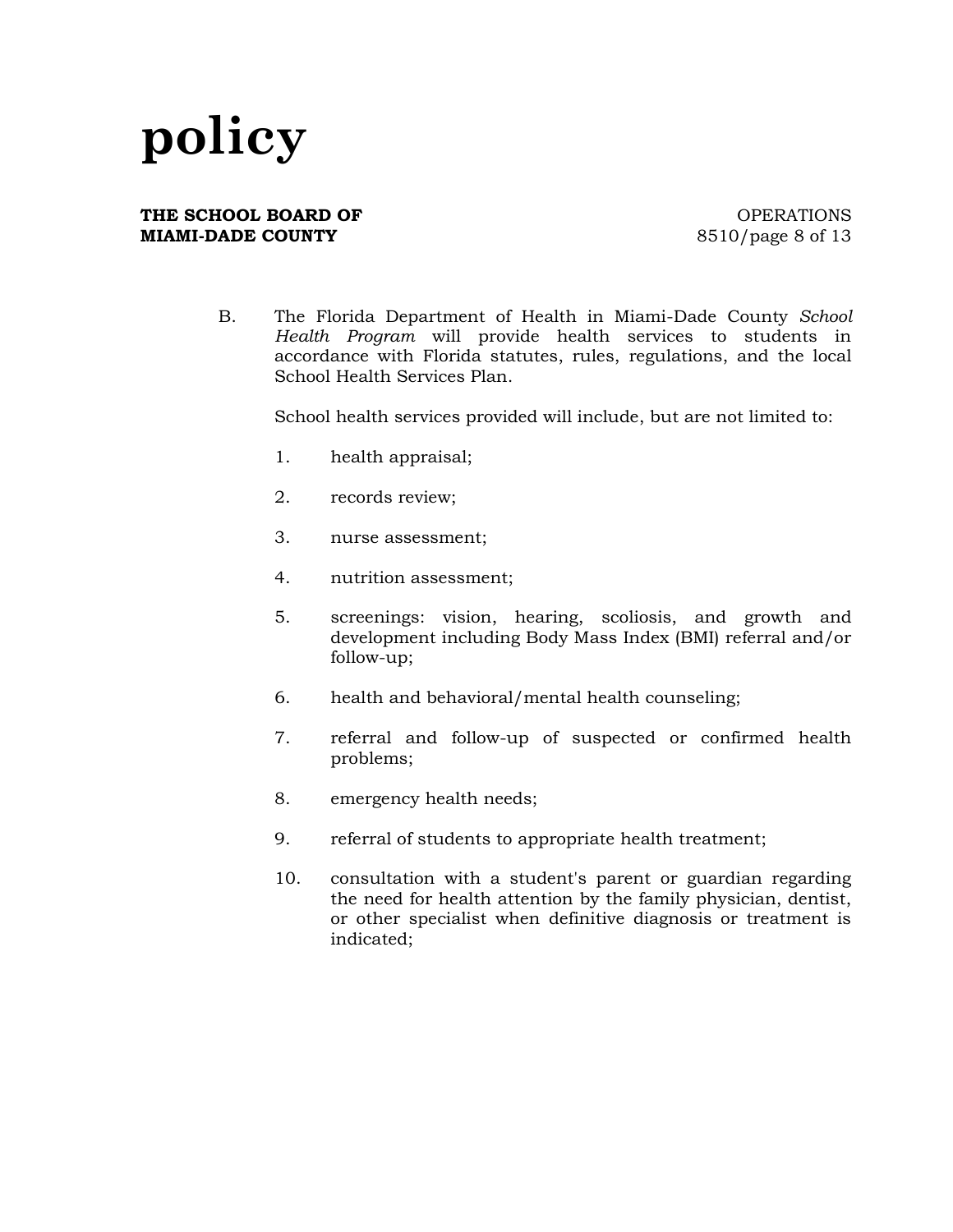**THE SCHOOL BOARD OF CONSUMING A SET OF SCHOOL BOARD OF MIAMI-DADE COUNTY** 8510/page 9 of 13

- 11. maintenance of records on incidents of health problems, corrective measures taken, and such other information as may be needed to plan and evaluate health programs;
- 12. health information regarding the placement of students in exceptional student programs and the reevaluation at periodic intervals of students placed in such programs;
- 13. education classes on a variety of health topics; and
- 14. medication administration quality assurance and improvement.
- C. Healthcare provider will offer wellness resources that address physical, mental, social, and emotional wellness to support staff healthy habits.

### **Monitoring and Evaluation**

The Superintendent's District Wellness Advisory Committee is responsible for reviewing and monitoring the District's Wellness Policy in accordance with the District's policies to improve the health and wellness of all students and staff.

School sites are required to convene School Wellness Committees to implement this policy and related activities. Schools will annually complete the School Health Index, the Healthy Schools Inventory and Action Plan, and the Principal's Wellness Checklist as self-assessments.

The goals, objectives, and guidelines of the District Wellness Policy will be reviewed annually. Recommendations to the Superintendent by the Wellness Advisory Committee will address the following: changing conditions; new techniques and proven strategies; new objectives, if needed; and guidelines which reflect emerging scientific knowledge relevant to the health of students and staff.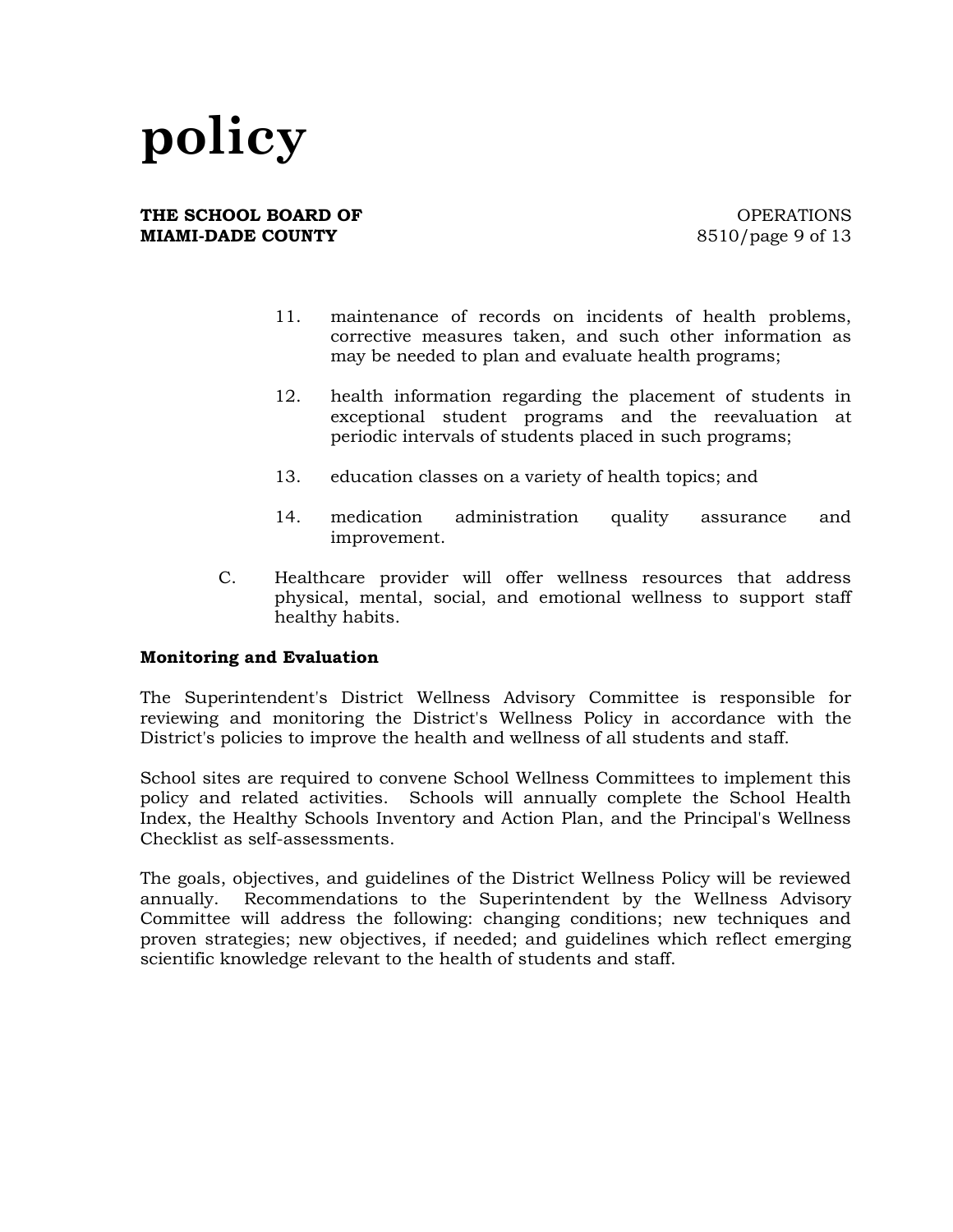

### **THE SCHOOL BOARD OF CONSUMING A SET OF SCHOOL BOARD OF MIAMI-DADE COUNTY** 8510/page 10 of 13

### **APPENDIX A**

### **Rule on Food and Beverages Sold on Campus and in Vending Machines District-Wide**

The District is committed to providing an environment in which all students and staff can make healthy food choices for lifelong health. As such, the following Rule on Food and Beverages Sold on Campus and in Vending Machines District-Wide will be implemented for all sites, for **all** food sales beginning one (1) hour before the start of the school day and up until one (1) hour after dismissal of the final class of the day. This rule shall be applicable to all food and beverages sold in vending machines twenty-four (24) hours a day.

A. Beverages

All beverages must be non-carbonated and have no added caffeine.

- 1. Elementary School
	- a. Plain water.
	- b. Up to eight (8) ounce servings of milk and 100% juice.
		- 1) Fat-free or low-fat regular and flavored milk and nutritionally equivalent (per USDA) milk alternatives with up to 150 calories/eight (8) ounces.
		- 2) 100% juice with no added sweeteners, up to 120 calories/eight (8) ounces, and with at least ten percent (10%) of the recommended daily value of three (3) or more vitamins and minerals.
- 2. Middle School

Same as elementary school, except juice and milk may be sold in twelve (12) ounce servings.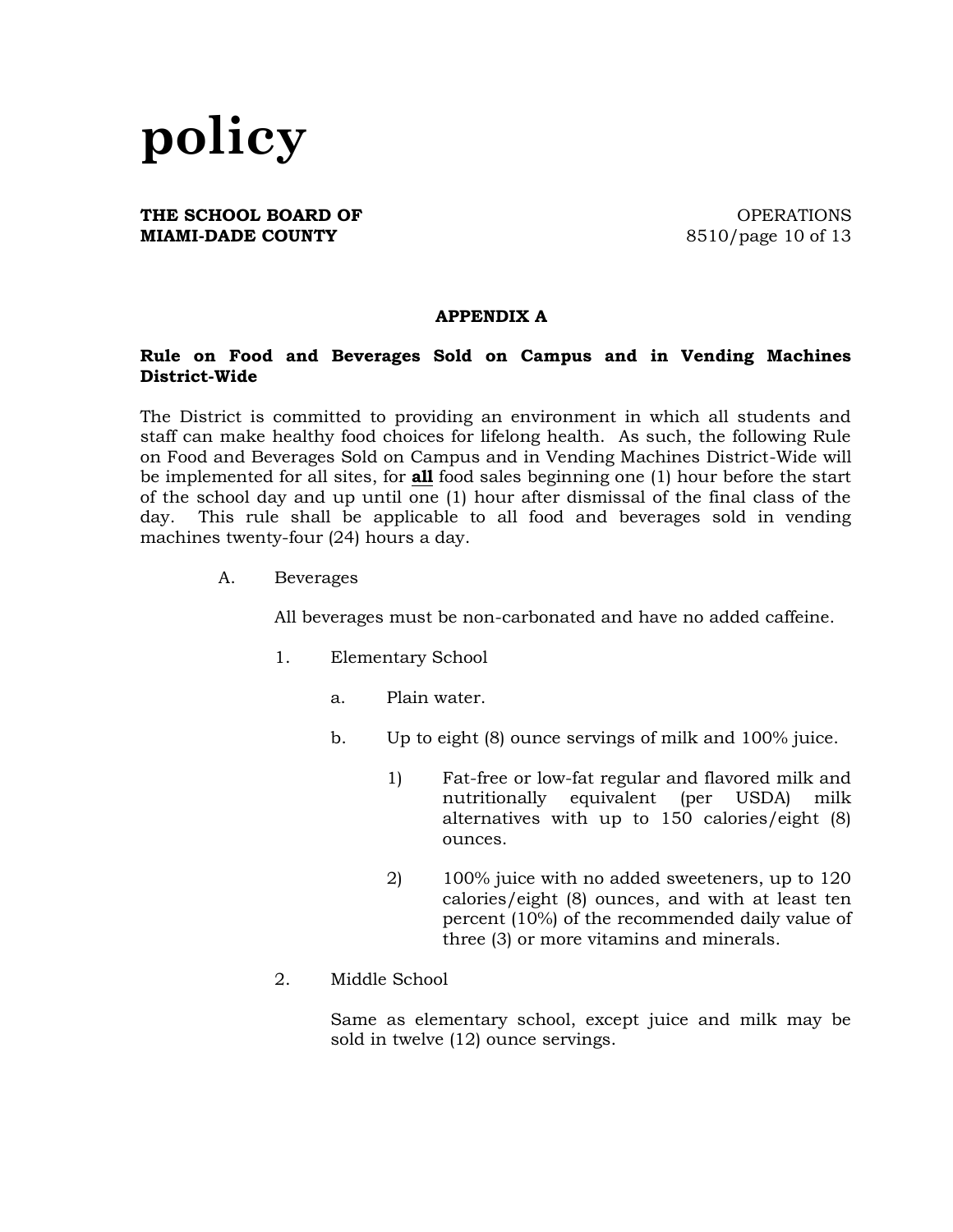#### **THE SCHOOL BOARD OF CONSUMING A SET OF SCHOOL BOARD OF MIAMI-DADE COUNTY** 8510/page 11 of 13

- 3. High School
	- a. Plain water.
	- b. No- or low-calorie beverages with up to ten (10) calories/eight (8) ounces.
	- c. Up to twelve (12) ounce servings of milk, 100% juice and certain other drinks.
		- 1) Fat-free or low-fat regular and flavored milk and nutritionally equivalent (per USDA) milk alternatives with up to 150 calories/eight (8) ounces.
		- 2) 100% juice with no added sweeteners, up to 120 calories/eight (8) ounces, and with at least ten percent (10%) of the recommended daily value of three (3) or more vitamins and minerals.
		- 3) Other drinks with no more than forty (40) calories/eight (8) ounces.
	- d. At least twenty-five percent (25%) of non-milk beverages must be water and no more than twenty-five percent (25%) of beverages may be no- or low-calories options.
- B. Food and Snacks

All food and snacks sold in school must meet the following:

- 1. No more than thirty-five percent (35%) of total calories from fat.
- 2. No more than ten percent (10%) of total calories from saturated fat.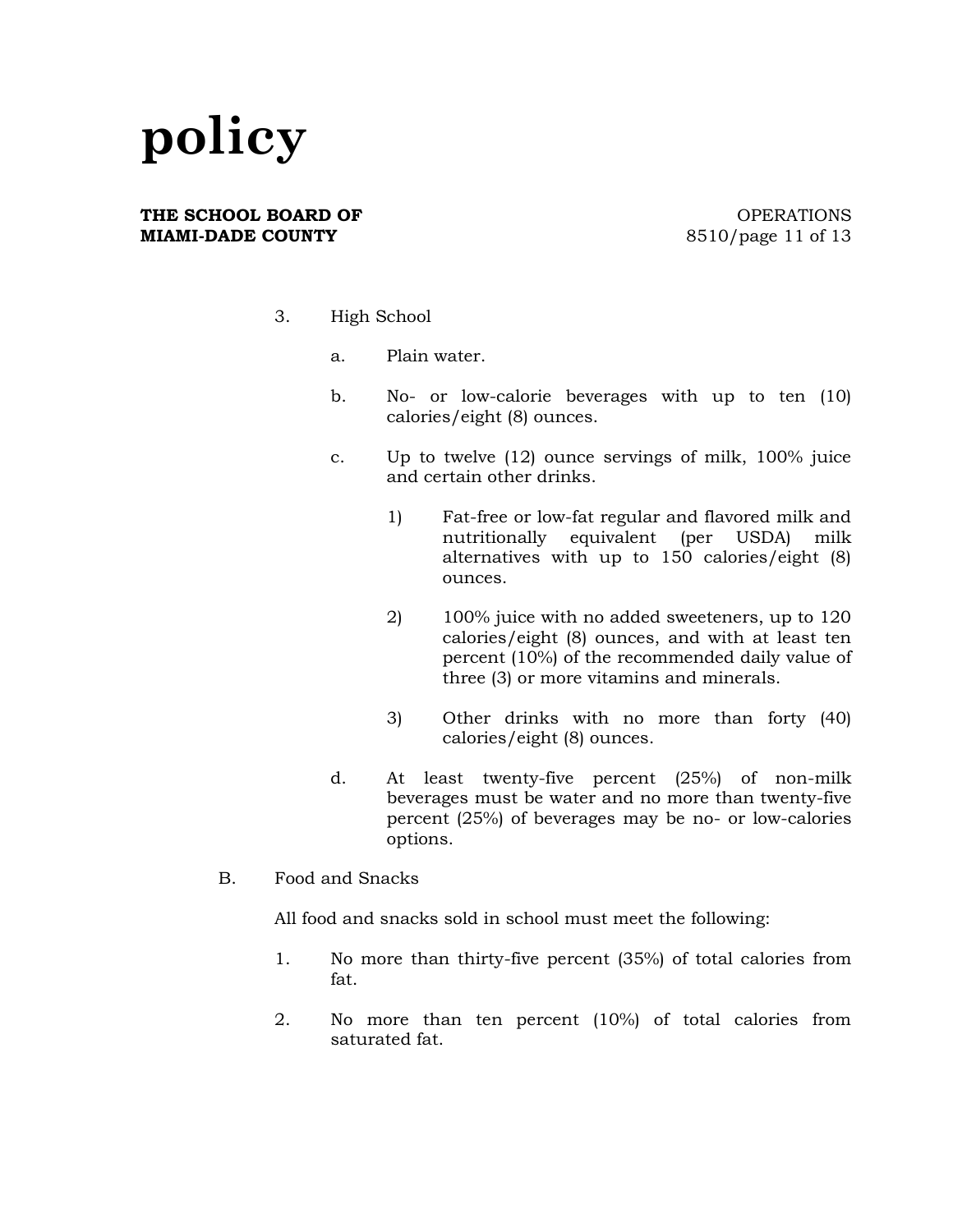#### **THE SCHOOL BOARD OF CONSUMING A SET OF SCHOOL BOARD OF MIAMI-DADE COUNTY** 8510/page 12 of 13

- 3. No more than thirty-five percent (35%) added sugar by weight.
- 4. No added trans fat.
- 5. Be a "whole grain-rich" product;
- 6. Be a fruit, vegetable, dairy, protein food; or
- 7. Be a combination food that contains at least  $\frac{1}{4}$  cup of fruit and/or vegetable.

Snacks sold separately from meal times and as approved fundraisers on campus one (1) hour before the start of the school day and up until one (1) hour after dismissal of the final class of the day, must:

- 1. have no more than 200 calories;
- 2. have no more than 230 mg. of sodium.

The District encourages healthy food and beverages at school-related events. Ideas and suggestions can be found at http://nutrition.dadeschools.net. However, when school-related events occur at least one (1) hour after dismissal of the final class of the day and where parents and other adults are part of an audience or are selling food and beverages as boosters during intermission, as well as immediately before or after an event, these rules do not apply. Examples of these events include school plays and band concerts.

Foods used in Culinary Arts and Training Programs for instructional purposes are also exempt from these rules.